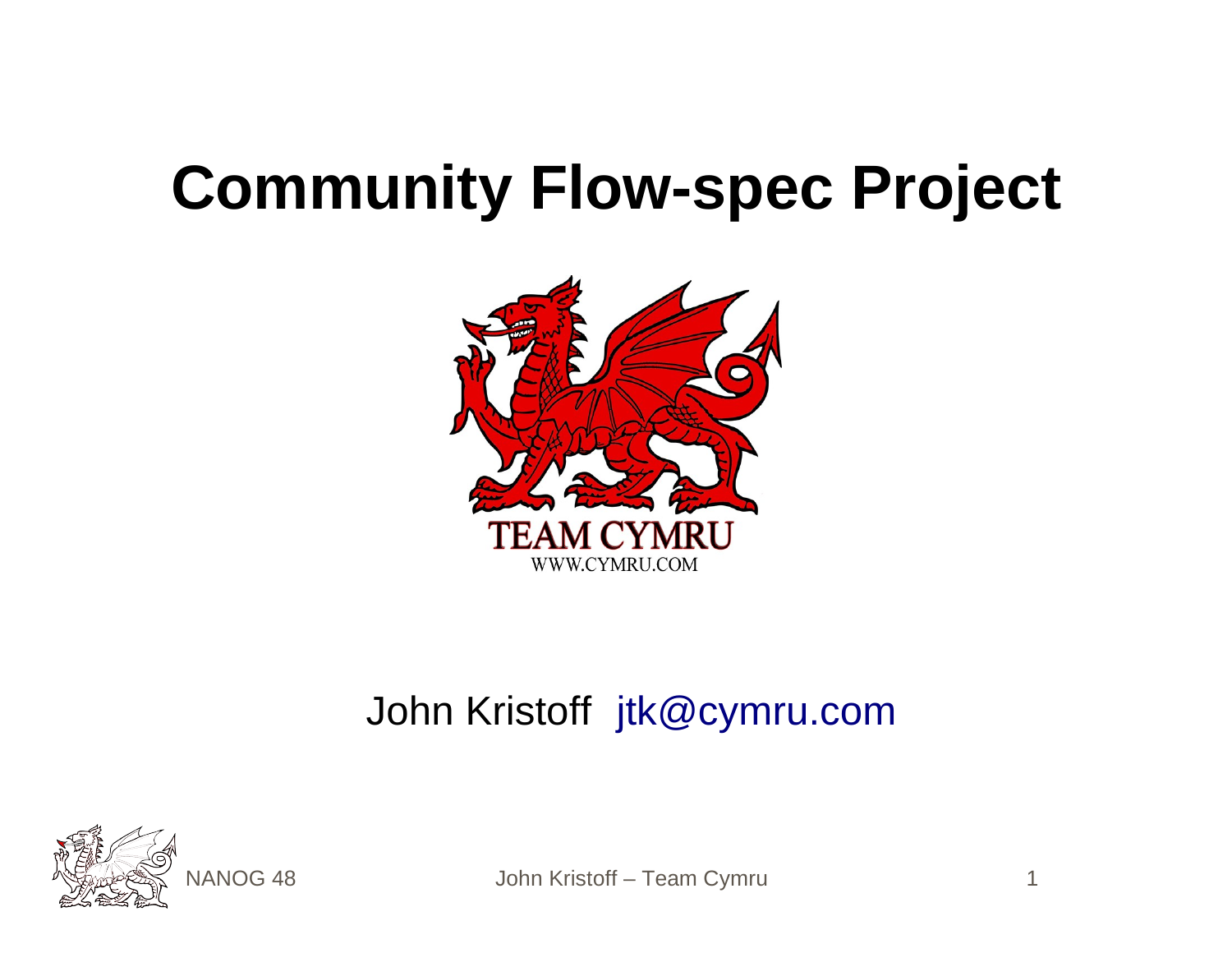# **What is Flow-spec?**

- IETF RFC 5575
	- Dissemination of Flow Specification Rules
- Think of filters (ACLs) distributed via BGP
- Keyword  $=$  flow
	- multiple daddr/saddr prefixes per rule prohibited
- Actions include:
	- accept, discard, rate-limit, sample, redirect
- IMHO, BGP is the wrong mechanism for this, but...

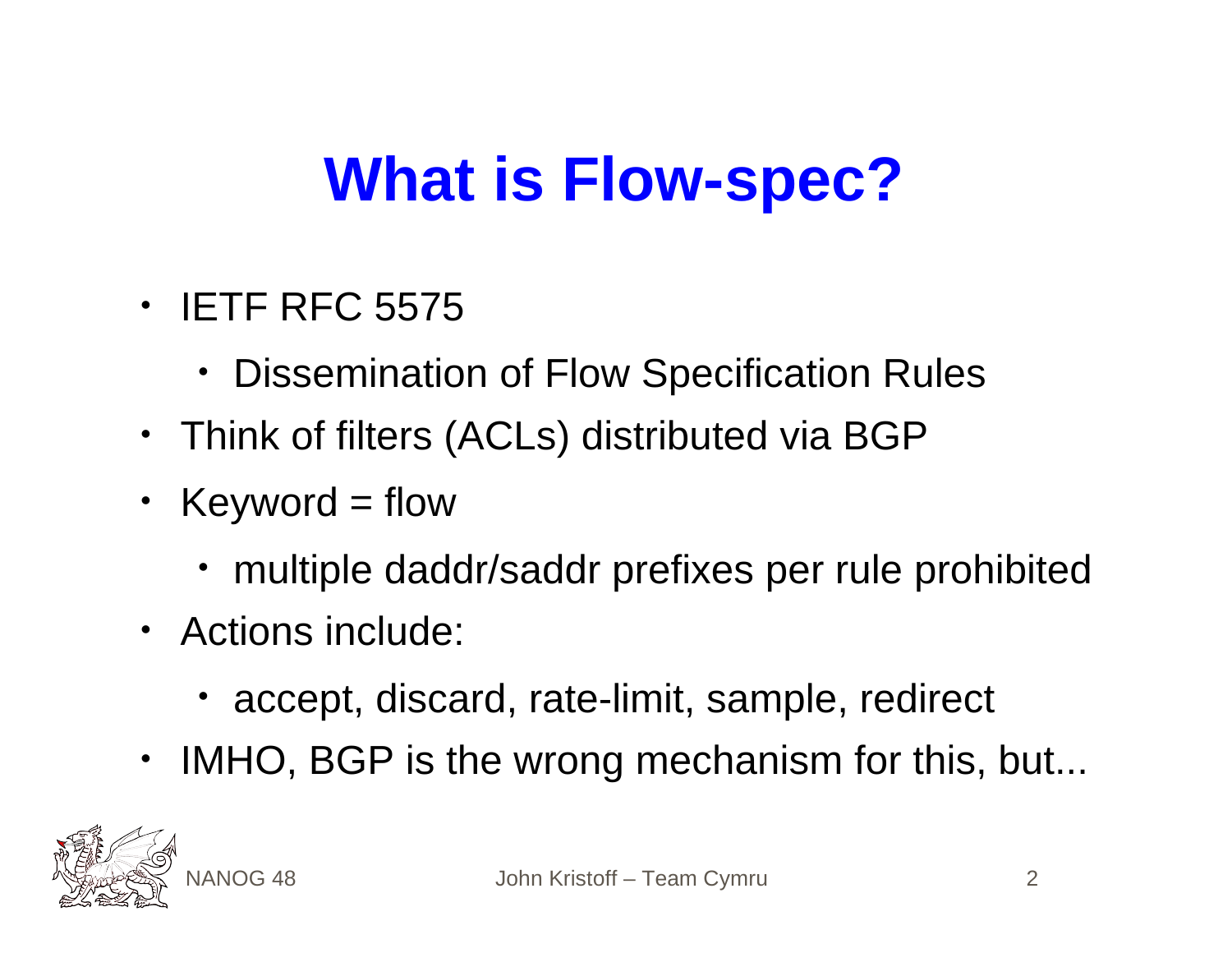# **Inter-AS Flow-spec**

- Filter state instantiated by other BGP speakers?
	- Import policy or die
- Multi-hop RTBH on steroids
	- saddr/daddr prefix, IP protocol, ICMP type/code, TCP/UDP port, fragment, TCP flag, DSCP
- Complete bogon filtering w/o uRPF
- Real-time black lists
- Abuse Handler + Peering Coordinator
	- = Abeering Coordinator?

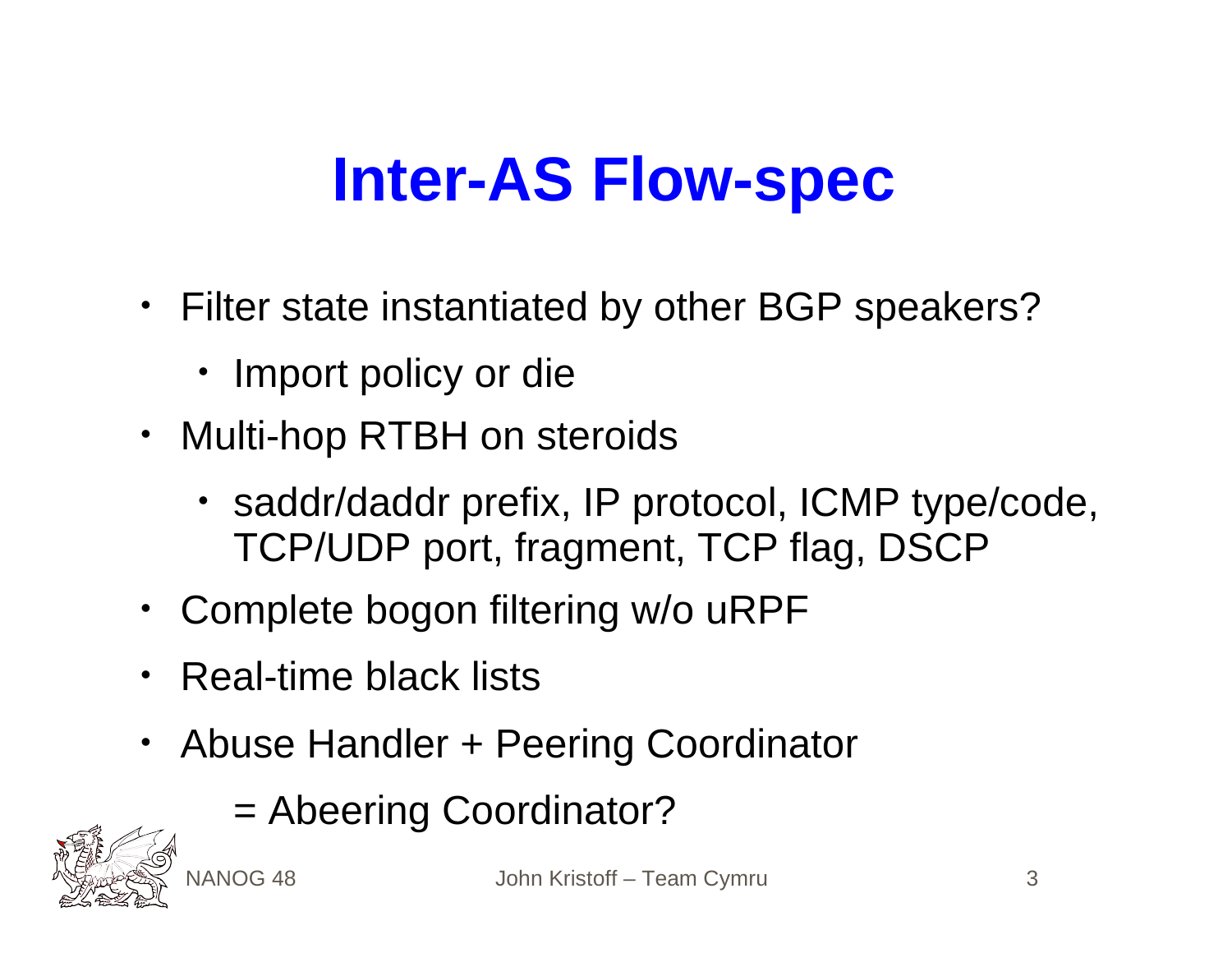# **Community Flow-spec Routes**

- Traditional bogon feed as source prefix flow routes
- A la carte feeds, e.g.
	- troublesome IP multicast groups
	- community vetted contributions
	- other "bad juju"
- AS path prepend ++
- Feed-specific community + no-export

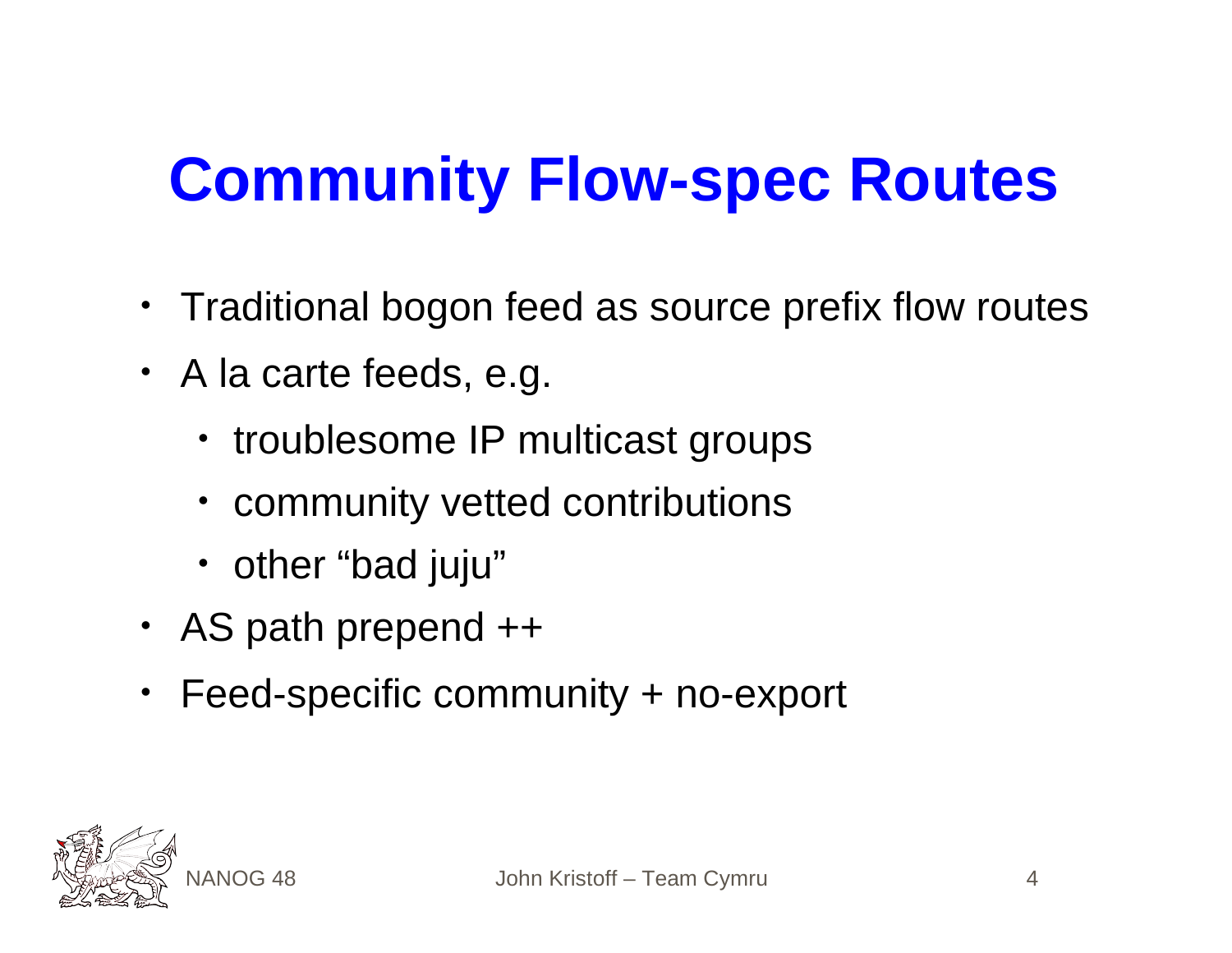#### **Example: Bogon Flowspec**

```
NANOG 48 John Kristoff – Team Cymru 5
flow {
    route bogon_s0.0.0.0/8 {
        match source 0.0.0.0/8;
         then {
             discard;
 }
 }
     route bogon_s5.0.0.0/8 {
        match source 5.0.0.0/8;
        then {
             discard;
 }
 }
     route bogon_s10.0.0.0/8 {
```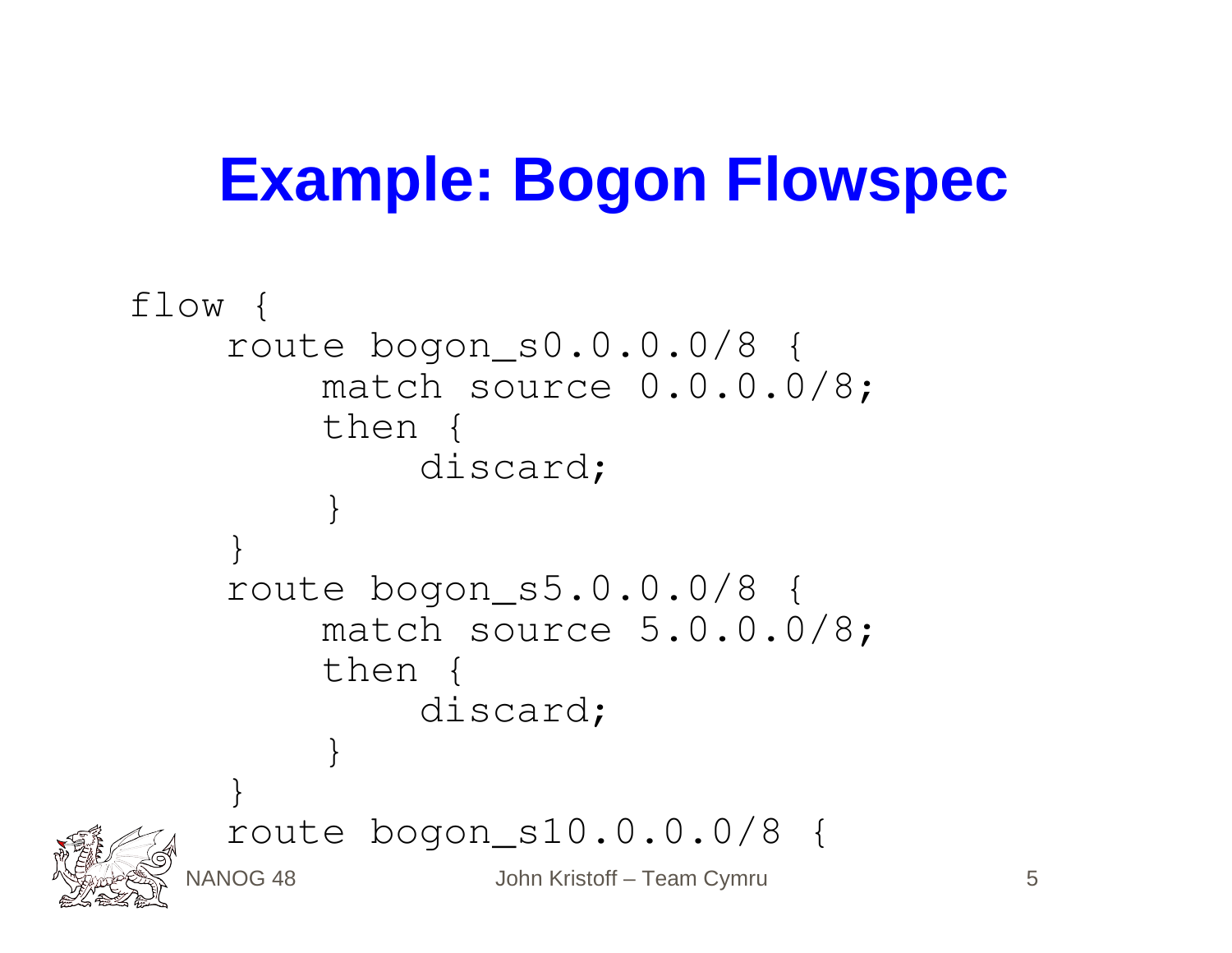#### **Example: Flow-spec Receiver**

```
protocols {
   bgp {
     group flowspec {
        family inet {
           flow {
                   prefix-limit {
                     maximum 200;
                    teardown ...
 }
                no-validate flowspec;
               }
 }
           neighbor 192.0.2.1 {
```


NANOG 48 John Kristoff – Team Cymru 6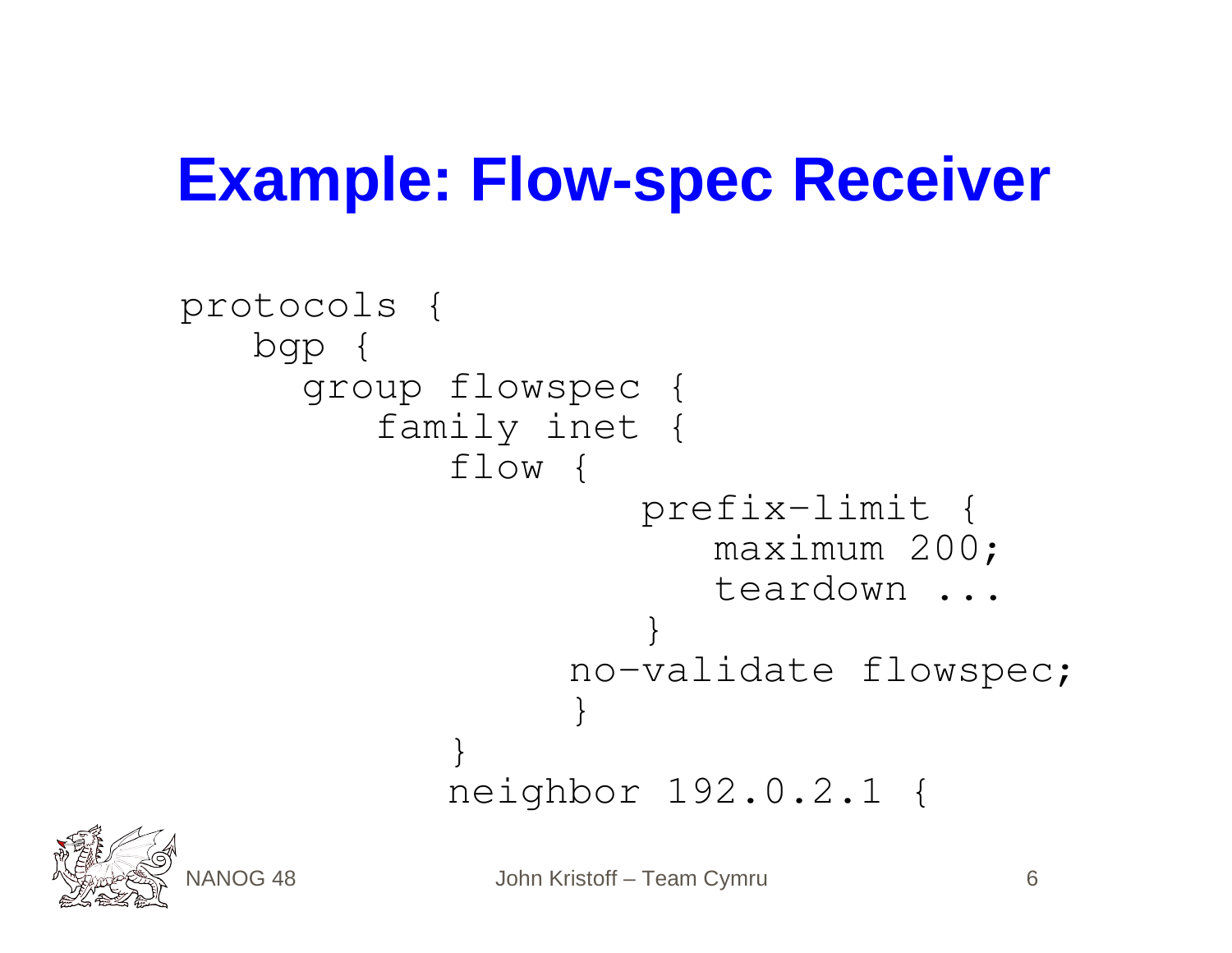#### **Community Contributed Real-time Flow-spec Routes**

- Maybe a nice idea for victim networks
- Not convinced community will trust/want these
- But it might look something like this:
	- Submission via authenticated web form
	- Filters published to f-s community for review
	- Must have originated prefix for 30+ days
	- Must match a source or destination prefix